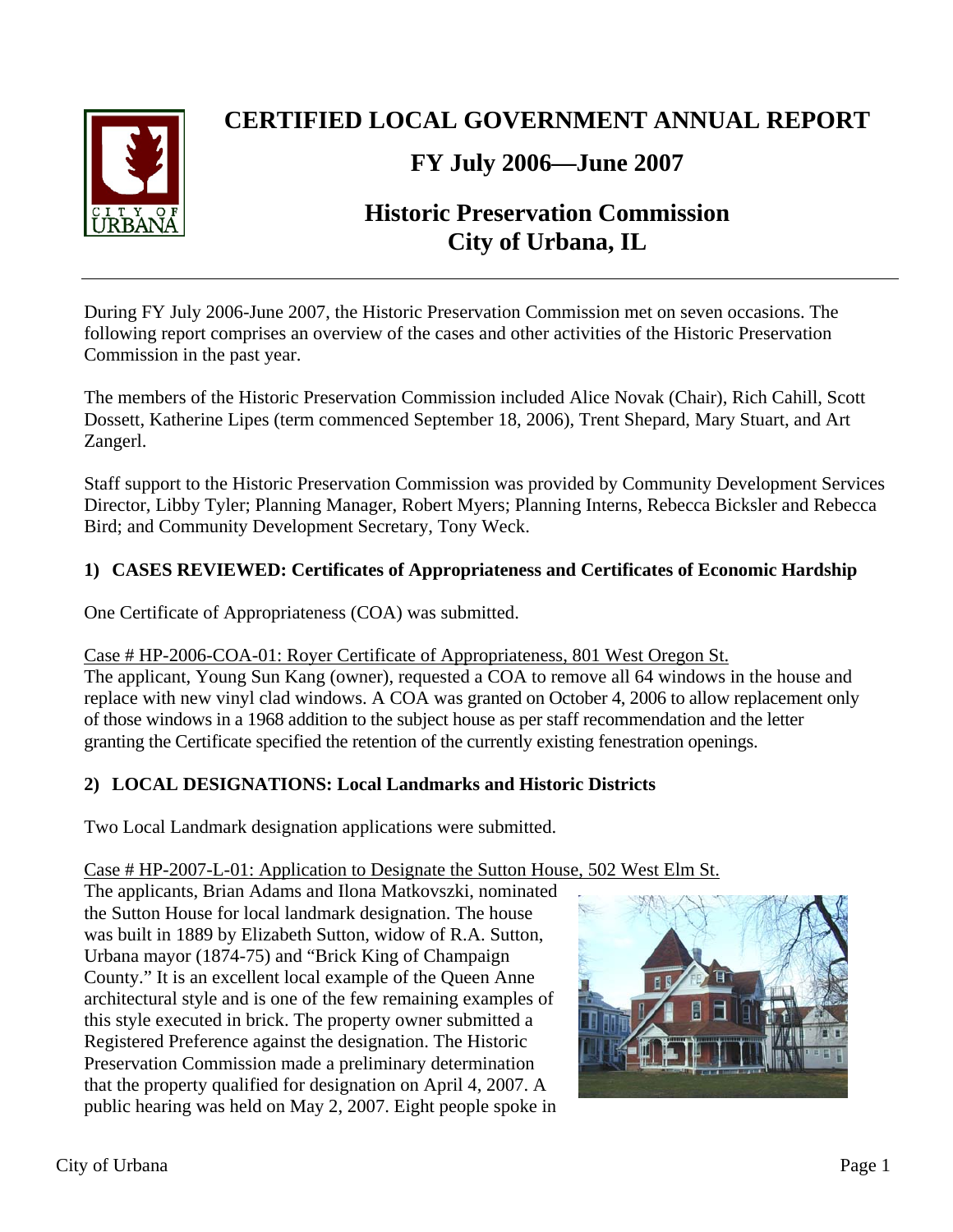favor of landmark designation and the Historic Preservation Commission and City staff received approximately 35 e-mails and letters in support of the designation. The Historic Preservation Commission recommended that the City Council designate the property a local landmark. The City Council designated the property on June 4, 2007, after receiving approximately 26 e-mails and hearing 16 people speak in support of the designation at the City Council meeting.

## Case # HP-2007-L-02: Application to Designate the Freeman House, 504 West Elm St.

The applicants, Brian Adams and Ilona Matkovszki, nominated the Freeman House for local landmark designation. The house was built by Edward Benton from the design of architect Joseph Royer in 1902 for Gus Freeman, owner of Urbana's first move theater. It is an excellent local example of the Classical Revival architectural style and the only such example of this style in Urbana. The property owner submitted a Registered Preference against the designation. The Historic Preservation Commission made a preliminary determination that the property qualified for designation on April 4, 2007. A public hearing was held on May 2, 2007. Eight people spoke in favor of landmark



designation and the Historic Preservation Commission and City staff received approximately 35 emails and letters in support of the designation. The Historic Preservation Commission recommended that the City Council designate the property a local landmark. The City Council designated the property on June 4, 2007, after receiving approximately 26 e-mails and hearing 16 people speak in support of the designation at the City Council meeting.

# **3) SURVEY:**

Approximately 107 properties were surveyed by students at the University of Illinois, as a part of Alice Novak's Historic Preservation class. The surveys have been given to the City of Urbana for future use.

The Champaign County Archives has applied for a grant for funding to create a website where users can access a huge variety of archival documents in digital format. This would include all the architectural survey forms completed by Alice Novak's historic preservation planning students over the years (approximately 1,000). The Archives expect to hear about the grant in October 2007.

# **4) NATIONAL REGISTER NOMINATIONS:**

# Urbana Lincoln Hotel-Lincoln Square Mall (Application June 2006)

The nomination was reviewed by the Historic Preservation Commission at a special meeting on May 31, 2006. The Commission commented that national significance was not well documented in the nomination, but believed the application clearly conveyed state and local significance. Their comments were submitted to the Illinois Historic Sites Advisory Council for review with the application. IHSAC forwarded the nomination to the National Park Service with a recommendation to list the Urbana Lincoln Hotel/Lincoln Square Mall on the National Register of Historic Places as a nationally significant structure. Lincoln Square Village was listed on the National Register of Historic Places on September 8, 2006.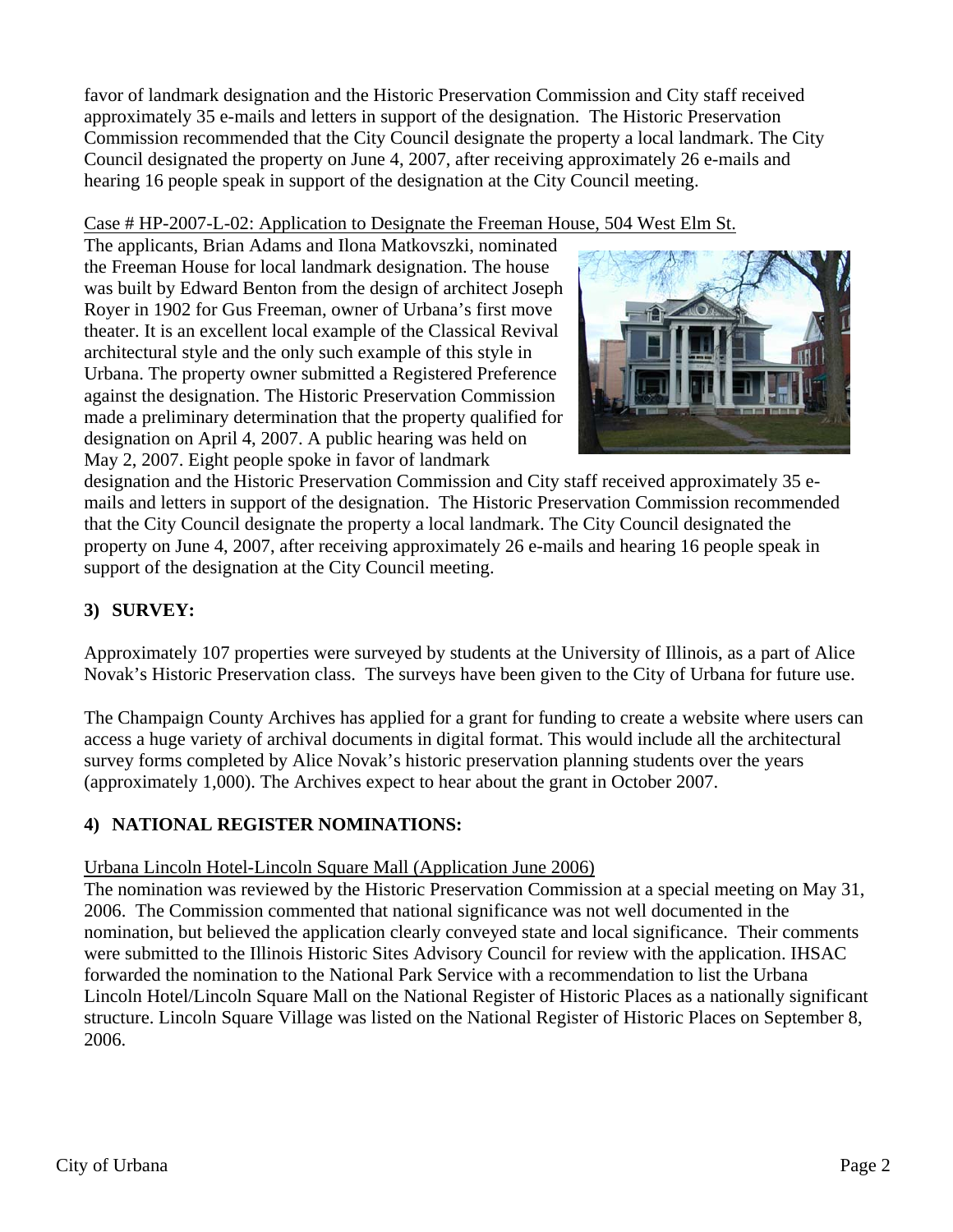## **5) MONITORING:**

### Mumford House



Mumford House, Urbana

The Mumford House is located on the south quad of the University of Illinois campus. The Mumford House was listed last year as one of Illinois' most endangered buildings by the Landmarks Preservation Council of Illinois. The University is considering moving the building to the research farms, which are south of the main campus. The house was originally built as a model farmhouse for the university research farms, and since then the farms have been moved further south and other campus buildings have been constructed around the house. The Historic Preservation Commission sent a letter requesting the Illinois Historic Preservation Agency investigate whether or not the University of Illinois initiated State Law 707 review.

## **6) ACTIVITIES:**

#### Neighborhood Conservation Districts

City staff in the spring of 2006 initiated formal public discussions of neighborhood conservation districts (NCDs). The City's 2005 Comprehensive Plan included an implementation strategy calling for NCDs as one tool to protect the character of traditional neighborhoods. A 26-page report was prepared comparing the pros and cons of several NCD ordinances across the country. The Plan Commission, Historic Preservation Commission, and City Council took part in a series of discussions on the topic and provided input. City staff in the spring of 2007 followed up with a Zoning Ordinance text amendment to allow property owners and neighborhood groups to apply for NCD designation with enactment of a neighborhood plan and other protections such as design review. Comments from a series of public meetings have been incorporated in the proposed ordinance. The City Council is expected to take up consideration of the ordinance in September 2007.

#### David Bahlman, President of Landmarks Illinois

David Bahlman, President of Landmarks Illinois, spoke in Temple Buell Hall at the University of Illinois on October 6, 2006 on the University and historic buildings on campus.

#### West Urbana House Tour

The West Urbana Neighborhood Association and the Preservation and Conservation Association held a house tour in the West Urbana Neighborhood on October 15, 2006.

#### Workshop on Historic House Research

The Champaign County Archives held a workshop on historic house research on February 24, 2007. The course taught participants how to use a variety of sources, including deed records, government land sale records, city directories, and old maps and atlases, to establish when a house was built and who owned and lived in it. The course also covered basic architectural styles commonly found in Champaign-Urbana.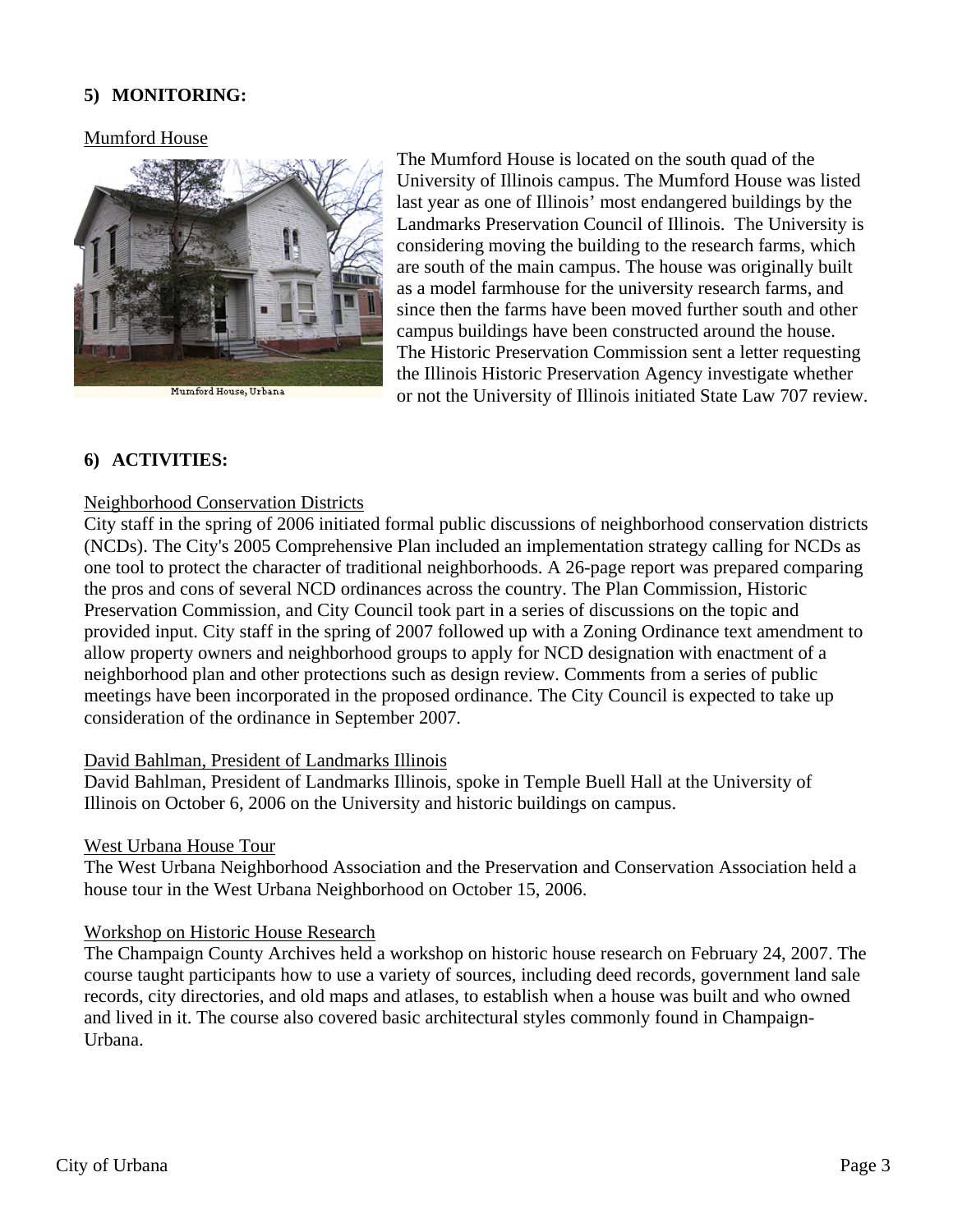### Historic Art Contest

The City of Urbana's Historic Preservation Commission hosted an art show and contest about historic preservation for local high school students. This project aims to develop an interest in historic buildings and historic preservation in Urbana through artistic expression. High school students at Urbana High School and University High School submitted an artistic representation of a historic building accompanied by a short essay describing the building's history. Original student artwork and essays were on display in downtown Urbana for the last two weeks of May.



## "Kids' Building Fair" at the Orpheum Children's Science Museum, May 2007

The Commissioners helped at the Fair which was sponsored by the Orpheum and the Preservation and Conservation Association (PACA). The Commission sponsored the architectural rubbings activity. The Fair is an annual event which allows children to participate in interactive booths that demonstrate masonry and other building crafts.

# 26<sup>th</sup> Annual Statewide Preservation Conference

The meeting was held in Chicago on June 14-16. Rebecca Bird (city staff) and Katherine Lipes (HPC Commissioner) attended the conference.

### Looking for Lincoln Wayside Exhibit

City staff applied for a grant from the Looking for Lincoln Heritage Coalition for a wayside exhibit. The program is to provide assistance to communities and sites within the federally proposed Abraham Lincoln National Heritage Area interested in creating Looking for Lincoln wayside exhibits. If the grant is awarded, the wayside exhibit will be located near Main and Race streets in downtown Urbana and tell the story of Lincoln sitting for Samuel Alschuler, a traveling photographer.

## Historic Preservation Incentives

The Urbana City Council and the Historic Preservation Commission held a joint meeting on February 7, 2007 to discuss promoting historic preservation in Urbana, and specifically how to encourage historic landmark nominations. Following the meeting, City staff researched several types of incentives including a building permit fee waiver, a property tax rebate, a landmark recognition grant, a revolving loan, and a historic marker program. City staff will be making recommendations about this in September 2007.

## Demolition Review

The Urbana City Council has expressed interest in demolition review as a tool to prevent the needless loss of historically and architecturally significant buildings. City staff will be making recommendations about this in September 2007.